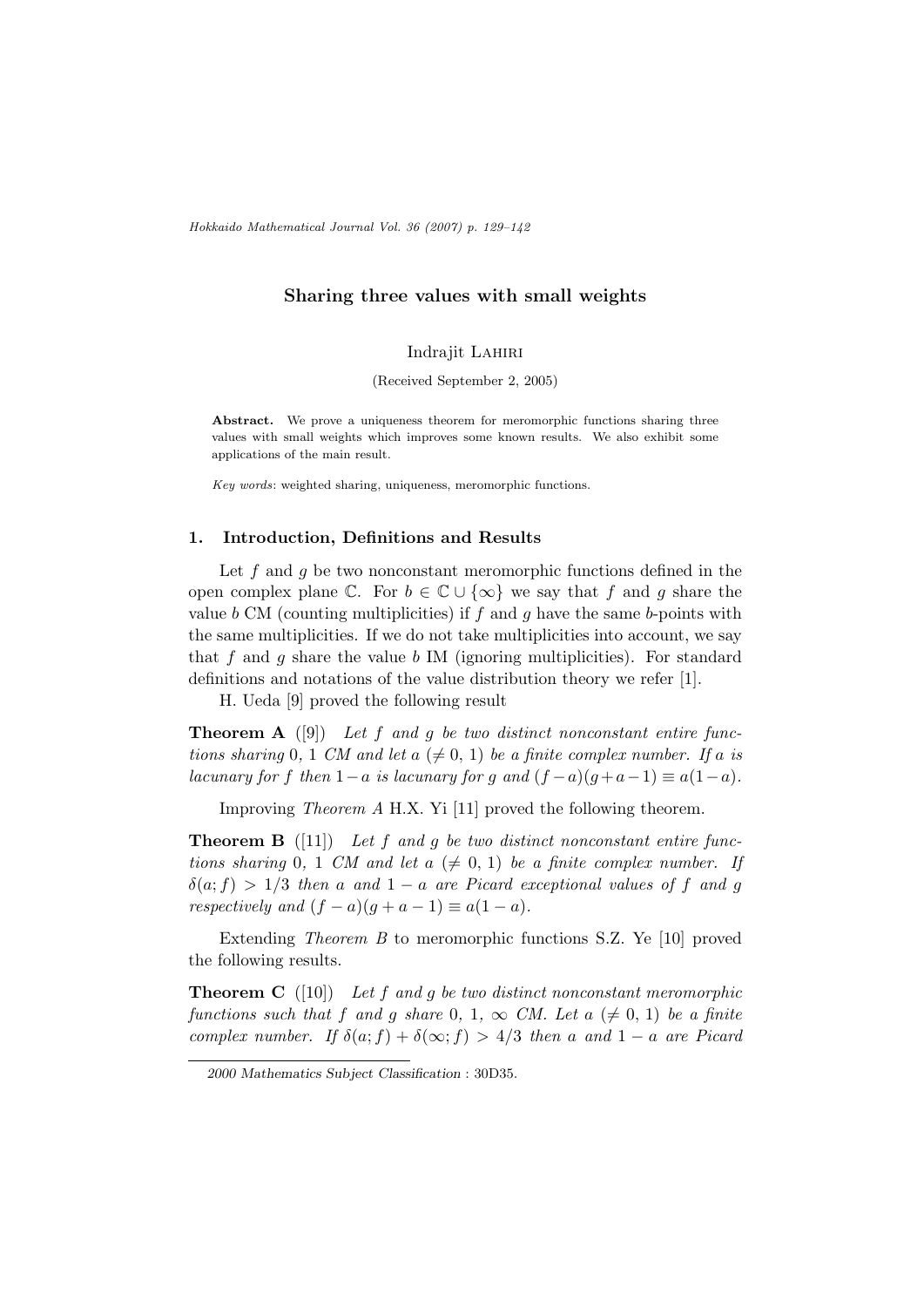exceptional values of f and g respectively and also  $\infty$  is so and  $(f - a)(g +$  $a-1 \equiv a(1-a)$ .

**Theorem D** ([10]) Let f and g be two distinct nonconstant meromorphic functions sharing 0, 1,  $\infty$  CM. Let  $a_1, a_2, \ldots, a_p$  be  $p \ (\geq 1)$  distinct finite functions sharing 0, 1,  $\infty$  CM. Let  $a_1, a_2, ..., a_p$  be  $p \ge 1$  assumed finite<br>complex numbers and  $a_j \ne 0, 1$  for  $j = 1, 2, 3, ..., p$ . If  $\sum_{j=1}^p \delta(a_j; f)$  +  $\delta(\infty; f) > 2(p+1)/(p+2)$  then there exist one and only one  $a_k$  in  $a_1, a_2, \ldots$ ,  $a_p$  such that  $a_k$  and  $1 - a_k$  are Picard exceptional values of f and g respectively and also  $\infty$  is so and  $(f - a_k)(g + a_k - 1) \equiv a_k(1 - a_k)$ .

Improving above results H.X. Yi [12] proved the following theorem.

**Theorem E** ([12]) Let f and g be two distinct nonconstant meromorphic functions such that f and g share 0, 1,  $\infty$  CM. Let a ( $\neq$  0, 1) be a finite complex number. If  $N(r, a; f) \neq T(r, f) + S(r, f)$  and  $N(r, f) \neq T(r, f) +$  $S(r, f)$  then a and 1−a are Picard exceptional values of f and q respectively and also  $\infty$  is so and  $(f - a)(g + a - 1) \equiv a(1 - a)$ .

**Definition 1** Let p be a positive integer and  $b \in \mathbb{C} \cup \{\infty\}$ . Then by  $N(r, b; f \leq p)$  we denote the counting function of those b-points of f (counted with proper multiplicities) whose multiplicities are not greater than p. By  $\overline{N}(r, b; f | \leq p)$  we denote the corresponding reduced counting function.

In an analogous manner we define  $N(r, b; f \geq p)$  and  $\overline{N}(r, b; f \geq p)$ . Also we put

$$
\delta_p(a; f) = 1 - \limsup_{r \to \infty} \frac{N(r, a; f | \le p)}{T(r, f)}.
$$

Hua and Fang [2] proved that if two nonconstant distinct meromorphic functions f and g share 0, 1,  $\infty$  CM then  $N(r, a; f \geq 3) = S(r, f)$  for any complex number  $a \neq 0, 1, \infty$ ).

Also Yi [12] proved that if two nonconstant distinct meromorphic functions f and g share 0, 1,  $\infty$  CM then  $N(r, \infty; f \geq 2) = S(r, f)$ .

Therefore Theorem E of Yi can easily be improved to the following result.

**Theorem F** ([5]) Let f and g be distinct nonconstant meromorphic functions sharing 0, 1,  $\infty$  CM. If a ( $\neq$  0, 1) is a finite complex number such that  $N(r, a; f \leq 2) \neq T(r, f) + S(r, f)$  and  $N(r, \infty; f \leq 1) \neq T(r, f) + S(r, f)$ then a and  $1 - a$  are Picard exceptional values of f and g respectively and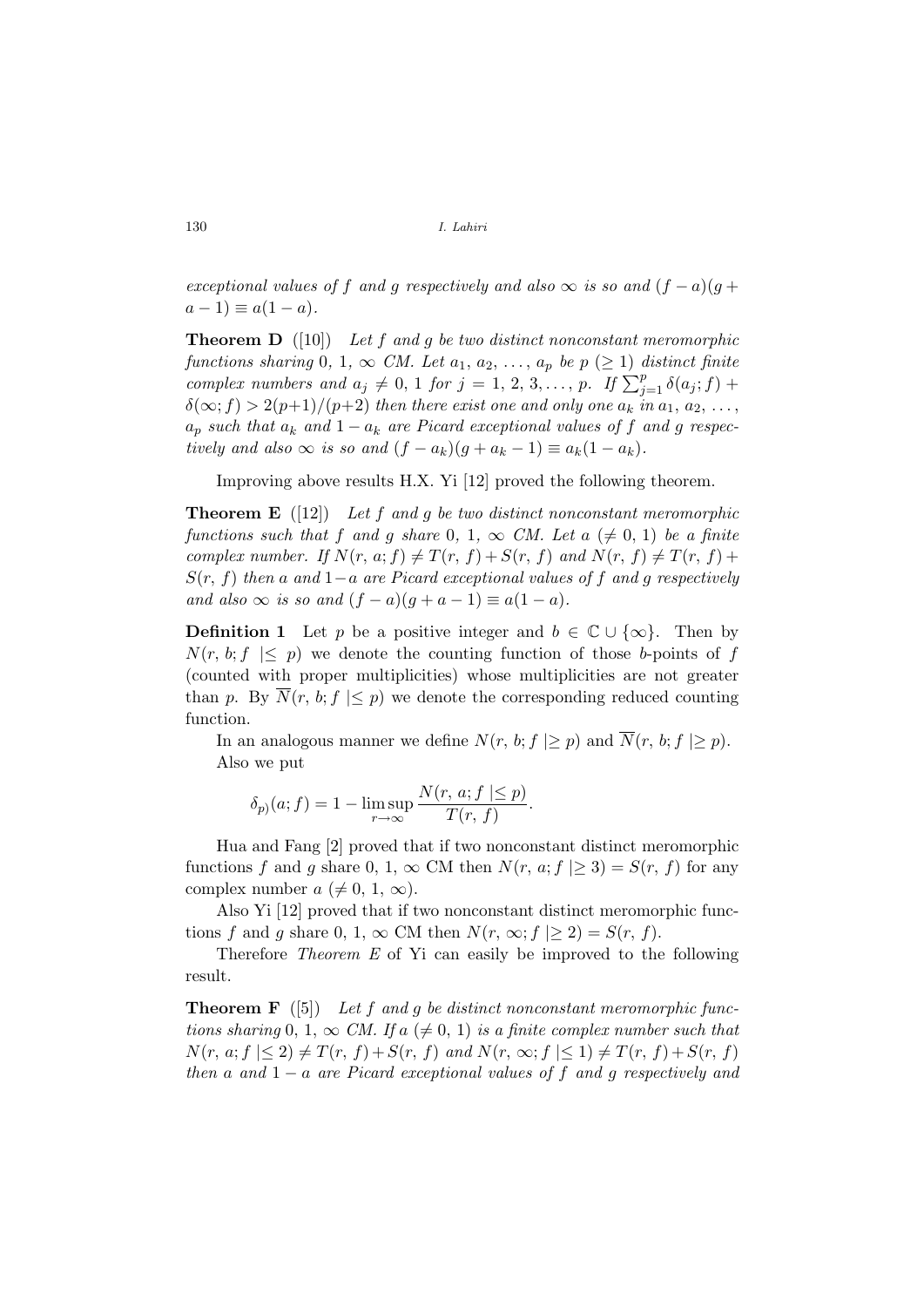also  $\infty$  is so and  $(f - a)(g + a - 1) \equiv a(1 - a)$ .

Following examples show that *Theorem F* is sharp.

**Example 1** ([5]) Let  $f = (e^z - 1)/(e^z + 1)$ ,  $g = (1 - e^z)/(1 + e^z)$ ,  $a_1 =$  $-1$  and  $a_2 = 2$ . Then f, g share 0, 1,  $\infty$  CM. Also  $N(r, \infty; f \leq 1)$  $T(r, f) + S(r, f)$ ,  $N(r, a_1; f \leq 2) \neq T(r, f) + S(r, f)$  and  $N(r, a_2; f \leq 1)$ 2) =  $T(r, f) + S(r, f)$ . Clearly  $(f - a_i)(g + a_i - 1) \neq a_i(1 - a_i)$  for  $i = 1, 2$ .

**Example 2** ([5]) Let  $f = e^z$ ,  $g = e^{-z}$  and  $a = 2$ . Then f, g share 0, 1,  $\infty$  CM. Also  $N(r, \infty; f \leq 1) \neq T(r, f) + S(r, f)$ ,  $N(r, a; f \leq 2) =$  $T(r, f) + S(r, f)$ . Clearly  $(f - a)(g + a - 1) \neq a(1 - a)$ .

It is shown in [5] by the following example that the condition  $N(r, a; f)$  $\leq 2$ )  $\neq T(r, f) + S(r, f)$  of Theorem F cannot be replaced by any one of  $N(r, a; f \leq 1) \neq T(r, f) + S(r, f)$  and  $\overline{N}(r, a; f \leq 2) \neq T(r, f) + S(r, f)$ .

**Example 3** ([5]) Let  $f = e^{z}(1-e^{z})$ ,  $g = e^{-z}(1-e^{-z})$  and  $a = 1/4$ . Then f, g share 0, 1,  $\infty$  CM. Also  $N(r, \infty; f \leq 1) \neq T(r, f) + S(r, f)$ . Since  $f - a = -(e^z - 2a)^2$ , we see the following

( i )  $N(r, a; f | \leq 1) \equiv 0$ ,

(ii)  $\overline{N}(r, a; f) \leq 2$  =  $N(r, 2a; e^z) = (1/2)T(r, f) + S(r, f)$  and (iii)  $N(r, a; f | \leq 2) = 2N(r, 2a; e^z) = T(r, f) + S(r, f).$ 

Also clearly  $(f - a)(g + a - 1) \neq a(1 - a)$ .

Following two examples show that in the above theorems the sharing of 0 and 1 can not be relaxed from CM to IM.

**Example 4** ([5]) Let  $f = e^z - 1$ ,  $g = (e^z - 1)^2$  and  $a = -1$ . Then f, g share 0 IM and 1,  $\infty$  CM. Also  $N(r, \infty; f) \equiv 0$  and  $N(r, a; f) \equiv 0$  but  $(f - a)(g + a - 1) \neq a(1 - a).$ 

**Example 5** ([5]) Let  $f = 2 - e^z$ ,  $g = e^z(2 - e^z)$  and  $a = 2$ . Then f, g share 1 IM and 0,  $\infty$  CM. Also  $N(r, \infty; f) \equiv 0$  and  $N(r, a; f) \equiv 0$  but  $(f - a)(g + a - 1) \neq a(1 - a).$ 

In [5] following question is asked: Is it really impossible to relax in any way the nature of sharing of any one of 0 and 1 in the above theorems?

The notion of weighted sharing of values is used in [5] to deal this problem. We now explain the notion in the following definition which measures how close a shared value is to being shared CM or to being shared IM.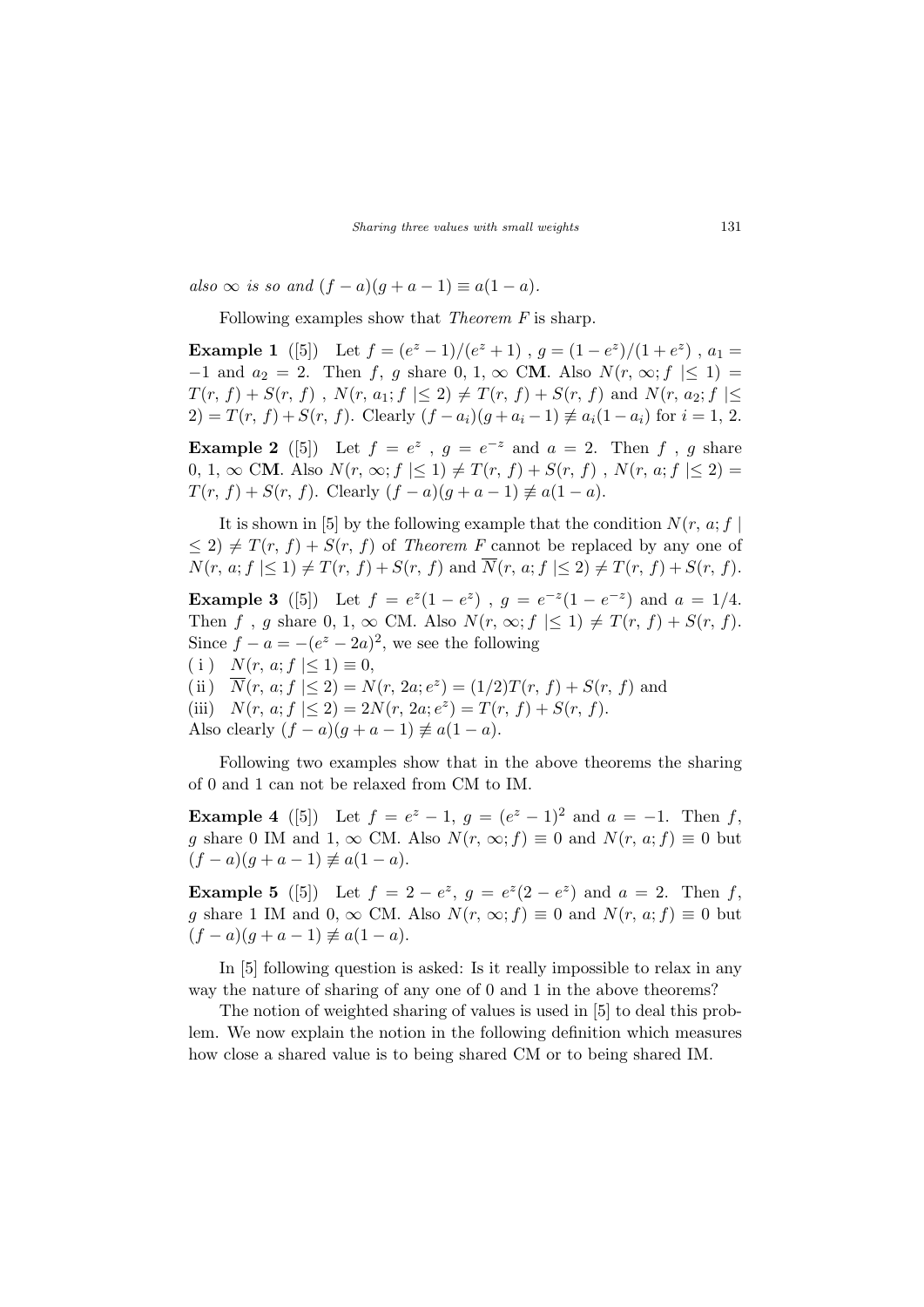**Definition 2** ([3, 4]) Let k be a nonnegative integer or infinity. For  $a \in \mathbb{R}$  $\mathbb{C} \cup \{\infty\}$  we denote by  $E_k(a; f)$  the set of all a-points of f where an a-point of multiplicity m is counted m times if  $m \leq k$  and  $k + 1$  times if  $m > k$ . If  $E_k(a; f) = E_k(a; g)$ , we say that f, g share the value a with weight k.

The definition implies that if  $f, g$  share a value a with weight k then  $z<sub>o</sub>$  is a zero of  $f - a$  with multiplicity  $m \ (\leq k)$  if and only if it is a zero of  $g - a$  with multiplicity  $m \ (\leq k)$  and  $z_o$  is a zero of  $f - a$  with multiplicity  $m > k$  if and only if it is a zero of  $g - a$  with multiplicity  $n > k$  where  $m$  is not necessarily equal to  $n$ .

We write f, g share  $(a, k)$  to mean that f, g share the value a with weight k. Clearly if f, g share  $(a, k)$  then f, g share  $(a, p)$  for all integer p,  $0 \leq p \leq k$ . Also we note that f, g share a value a IM or CM if and only if f, g share  $(a, 0)$  or  $(a, \infty)$  respectively.

Improving Theorem C in [5] following result is proved.

**Theorem G** ([5]) Let f and g be two distinct meromorphic functions sharing (0, 1), (1,  $\infty$ ) and ( $\infty$ ,  $\infty$ ). If a ( $\neq$  0, 1) is a finite complex number such that  $3\delta_{2}(a; f)+2\delta_{1}(∞; f) > 3$  then a and  $1-a$  are Picard exceptional values of f and g and also  $\infty$  is so and  $(f - a)(g + a - 1) \equiv a(1 - a)$ .

In [5] we were unable to relax the nature of sharing of values in Theorem F. We now take up this problem and prove the following result which improve Theorem F and so all previous results.

**Theorem 1** Let f and g be two distinct meromorphic functions sharing  $(0, 1), (1, m)$  and  $(\infty, k)$ , where  $(m-1)(mk-1) > (1+m)^2$ . If  $a \neq 0, 1$ is a finite complex number such that  $N(r, a; f \leq 2) \neq T(r, f) + S(r, f)$  and  $N(r, \infty; f \leq 1) \neq T(r, f) + S(r, f)$  then a and  $1-a$  are Picard exceptional values of f and g respectively and also  $\infty$  is so and  $(f - a)(g + a - 1) \equiv$  $a(1-a)$ .

We note that the condition  $(m-1)(mk-1) > (1+m)^2$  is equivalent to  $(m-1)(k-1) > 4$  and so is symmetric in m and k. We also note that *Theorem 1* holds for the following pairs of least values of m and k: (i)  $m =$ 3,  $k = 4$ ; (ii)  $m = 4$ ,  $k = 3$ ; (iii)  $m = 2$ ,  $k = 6$ ; (iv)  $m = 6$ ,  $k = 2$ .

**Definition 3** Let f and g share a value a IM. Let z be an a-point of f and g with multiplicities  $p_f(z)$  and  $p_q(z)$  respectively.

We put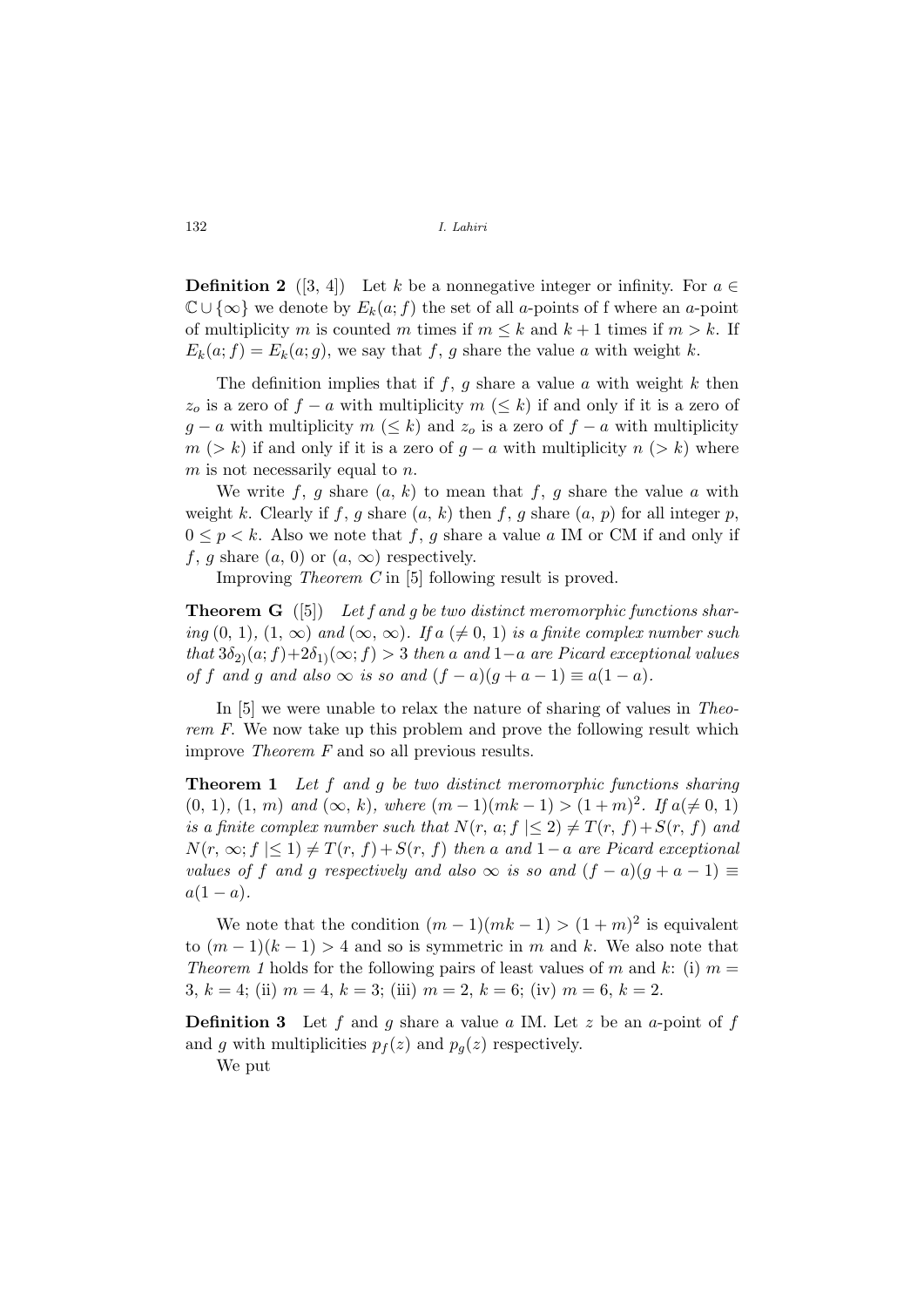$$
\overline{\nu}_f(z) = 1 \quad \text{if } p_f(z) > p_g(z)
$$

$$
= 0 \quad \text{if } p_f(z) \le p_g(z)
$$

and

$$
\overline{\mu}_f(z) = 1 \quad \text{if } p_f(z) < p_g(z) \\
= 0 \quad \text{if } p_f(z) \ge p_g(z).
$$

Let  $\overline{n}(r, a; f > g) = \sum_{|z| \leq r} \overline{\nu}_f(z)$  and  $\overline{n}(r, a; f < g) = \sum_{|z| \leq r} \overline{\mu}_f(z)$ . We now denote by  $\overline{N}(r, a; f > g)$  and  $\overline{N}(r, a; f < g)$  the integrated counting functions obtained from  $\overline{n}(r, a; f > g)$  and  $\overline{n}(r, a; f < g)$  respectively.

Finally we put  $\overline{N}_*(r, a; f, g) = \overline{N}(r, a; f > g) + \overline{N}(r, a; f < g)$ .

**Definition 4** Let f and g share a value a IM. Let z be an a-point of f and g with multiplicities  $p_f(z)$  and  $p_g(z)$  respectively.

We put

$$
\nu_f(z) = p_f(z) \quad \text{if } p_f(z) > p_g(z)
$$

$$
= 0 \quad \text{if } p_f(z) \le p_g(z)
$$

and

$$
\mu_f(z) = p_f(z) \quad \text{if } p_f(z) < p_g(z) \\ = 0 \quad \text{if } p_f(z) \ge p_g(z).
$$

Let  $n(r, a; f > g) = \sum_{|z| \leq r} \nu_f(z)$  and  $n(r, a; f < g) = \sum_{|z| \leq r} \mu_f(z)$ . We now denote by  $N(r, a; f > g)$  and  $N(r, a; f < g)$  the integrated counting functions obtained from  $n(r, a; f > g)$  and  $n(r, a; f < g)$  respectively.

Throughout the paper we denote by  $f$  and  $g$  two nonconstant meromorphic functions defined in C.

#### 2. Lemmas

In this section we present some lemmas which are needed in the sequel.

**Lemma 1** ([3]) If f, g share  $(0, 0)$ ,  $(1, 0)$ ,  $(\infty, 0)$  then (i)  $T(r, f) \le$  $3T(r, g) + S(r, f),$  (ii)  $T(r, g) \leq 3T(r, f) + S(r, g).$ 

This shows that  $S(r, f) = S(r, g)$  and we denote them by  $S(r)$ .

**Lemma 2** ([6]) Let f, g share  $(0, 1)$ ,  $(1, m)$ ,  $(\infty, k)$  and  $f \not\equiv g$ , where  $(m-1)(mk-1) > (1+m)^2$ . Then  $\overline{N}(r, a; f \geq 2) = S(r)$  and  $\overline{N}(r, a; g \geq 1)$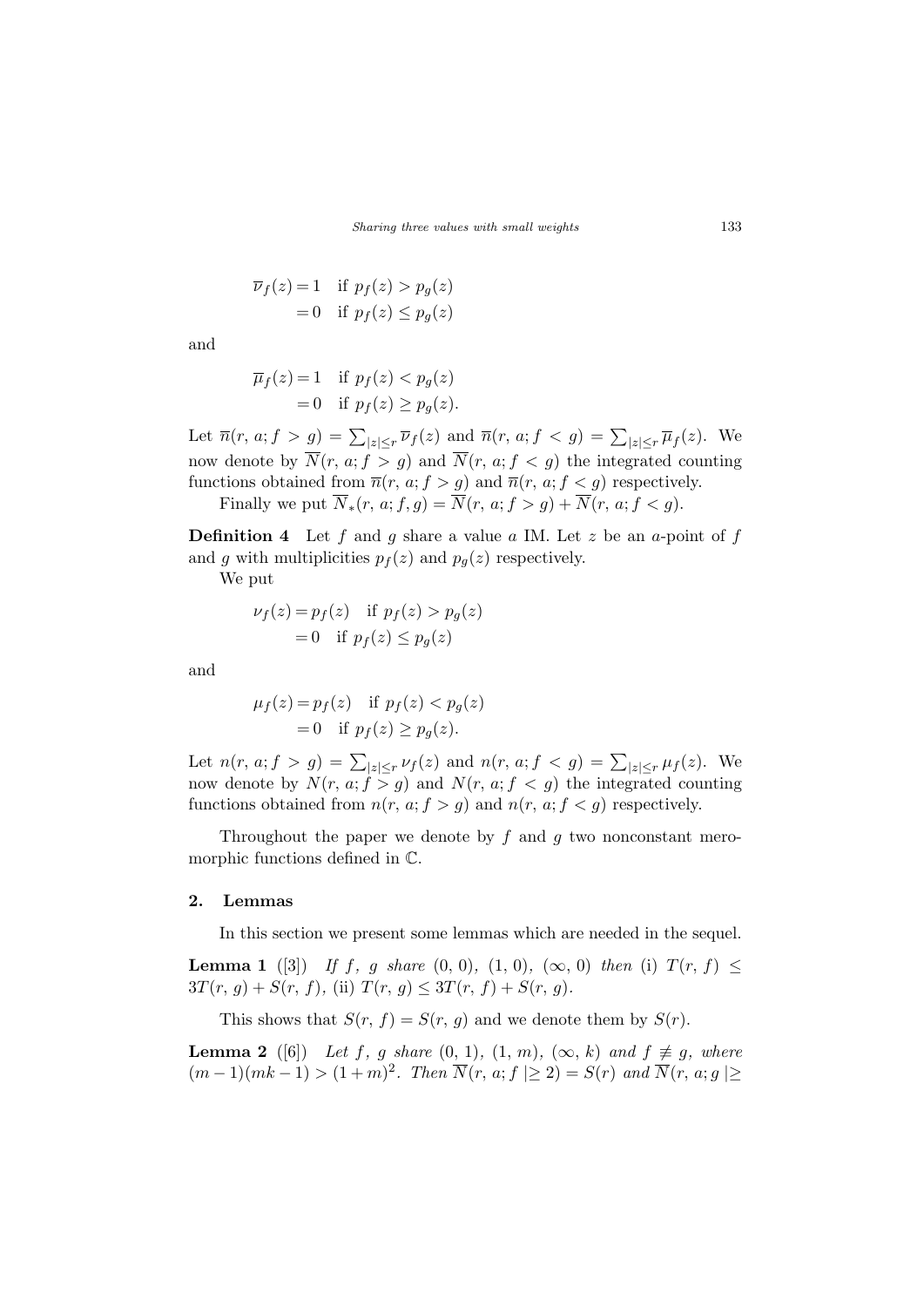2) =  $S(r)$  for  $a = 0, 1, \infty$ .

Following lemma can be proved in the line of statements (iii) and (iv) of Lemma 2.3 of [7].

**Lemma 3** Let f, g share  $(0, 0)$ ,  $(1, 0)$ ,  $(\infty, 0)$  and  $f \not\equiv g$ . If  $\alpha = (f 1)/(g-1)$  and  $h = g/f$  then ( i )  $\overline{N}(r, 0; \alpha) = \overline{N}(r, \infty; f < g) + \overline{N}(r, 1; f > g),$ (ii)  $\overline{N}(r, \infty; \alpha) = \overline{N}(r, \infty; f > g) + \overline{N}(r, 1; f < g),$ (iii)  $\overline{N}(r, 0; h) = \overline{N}(r, 0; f < q) + \overline{N}(r, \infty; f > q),$ (iv)  $\overline{N}(r, \infty; h) = \overline{N}(r, 0; f > g) + \overline{N}(r, \infty; f < g).$ 

**Lemma 4** Let f, g share  $(0, 1)$ ,  $(1, m)$ ,  $(\infty, k)$  and  $f \not\equiv g$ , where  $(m 1/(mk-1) > (1+m)^2$ . If  $\alpha$  and h are defined as in Lemma 3 then  $\overline{N}(r, a; \alpha) = S(r)$  and  $\overline{N}(r, a; h) = S(r)$  for  $a = 0, \infty$ .

*Proof.* The lemma follows from Lemmas 2 and 3 because  $\overline{N}_*(r, a; f, g) \leq$  $\overline{N}(r, a; f \geq 2)$  for  $a = 0, 1, \infty$ .

**Lemma 5** ([8]) Let f and g share  $(0, 0)$ ,  $(1, 0)$ ,  $(\infty, 0)$ . If f is a bilinear transformation of g then f and g satisfy exactly one of the following: ( i )  $f \equiv g$ , (ii )  $f + g \equiv 1$ , (iii)  $(f - 1)(g - 1) \equiv 1$ , (iv)  $fg \equiv 1$ , (v)  $f \equiv$  $Ag + 1 - A$ , (vi)  $f \equiv Ag$ , (vii)  $f(g + A - 1) \equiv Ag$ , where  $A \neq 0, 1$  is a constant.

Following lemma is of independent interest.

**Lemma 6** Let f, g share  $(0, 1)$ ,  $(1, m)$ ,  $(\infty, k)$  and  $f \not\equiv g$ , where  $(m 1(mk-1) > (1+m)^2$ . If f is not a bilinear transformation of g then each of the following holds:

( i )  $T(r, f) + T(r, g)$ 

 $= N(r, 0; g \leq 1) + N(r, 1; g \leq 1) + N(r, \infty; g \leq 1) + N_0(r) + S(r),$ ( ii )  $T(r, f) + T(r, g)$ 

 $= N(r, 0; f \leq 1) + N(r, 1; f \leq 1) + N(r, \infty; f \leq 1) + N_0(r) + S(r),$ 

- (iii)  $T(r, f) = N(r, 0; g' | \le 1) + N_0(r) + S(r),$
- (iv)  $T(r, g) = N(r, 0; f' | \le 1) + N_0(r) + S(r),$
- $(v)$   $N_1(r) = S(r),$
- (vi)  $N_0(r, 0; g' | \ge 2) = S(r)$ ,
- (vii)  $N_0(r, 0; f' | \ge 2) = S(r)$ ,
- (viii)  $\overline{N}(r, 0; g' | \ge 2) = S(r)$ ,
- $(\text{ix}) \quad \overline{N}(r, 0; f' | \geq 2) = S(r),$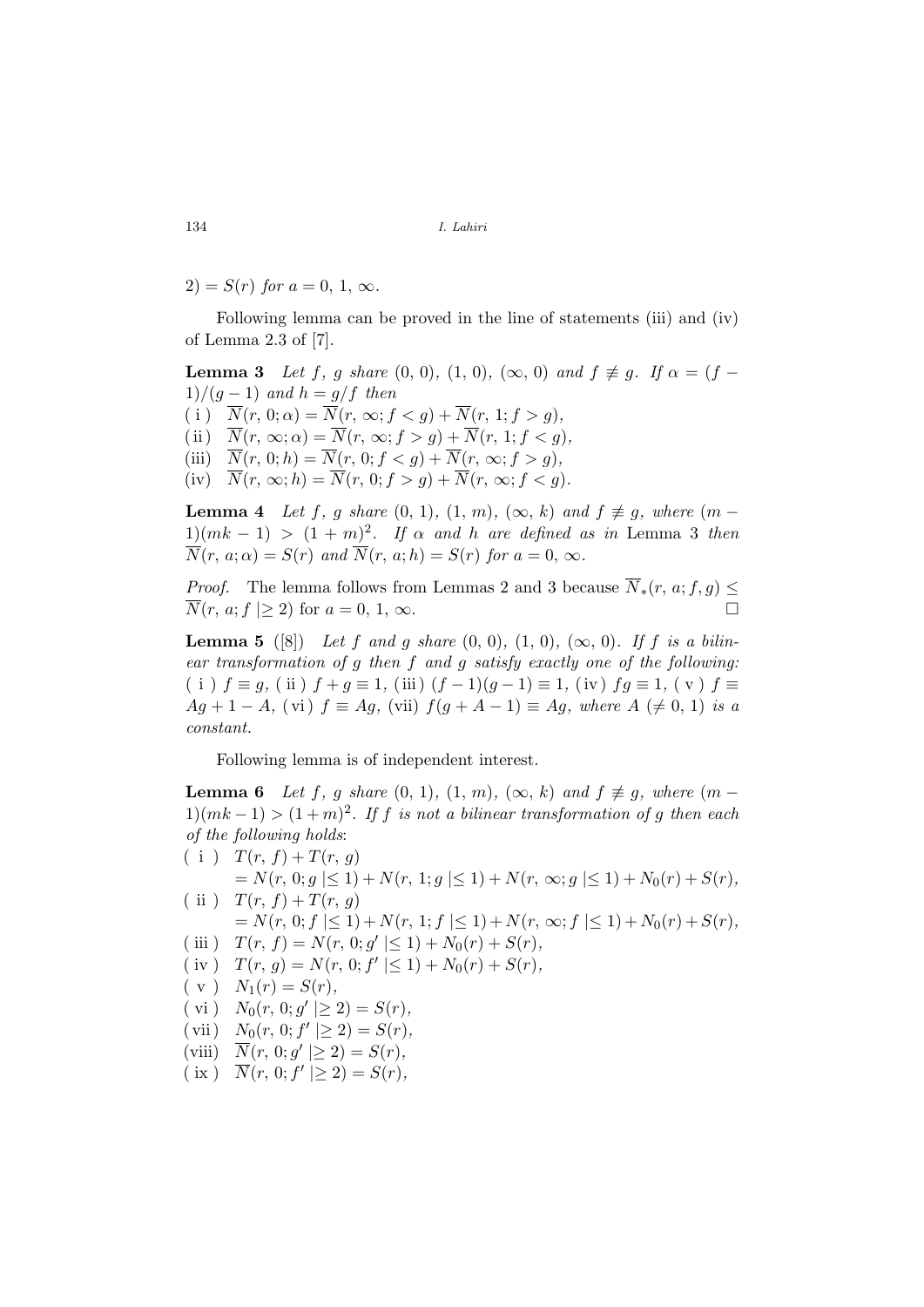where  $N_0(r)(N_1(r))$  denotes the counting function of those simple (multiple) zeros of  $f-g$  which are not the zeros of  $g(g-1)$ ,  $1/g$  and so are not the zeros of  $f(f-1)$ ,  $1/f$ , also  $N_0(r, 0; g' | \ge 2)$  ( $N_0(r, 0; f' | \ge 2)$ ) is the counting function of those multiple zeros of  $g'(f')$  which are not the zeros of  $g(g-1)$ and so not of  $f(f-1)$ .

*Proof.* We see that  $f = (1 - \alpha)/(1 - \alpha h)$  and  $q = (1 - \alpha)h/(1 - \alpha h)$ , where  $\alpha$  and h are defined as in Lemma 3. Since f is not a bilinear transformation of g,  $\alpha$ , h and  $\alpha h$  are nonconstant. Let  $b = \alpha' h/(\alpha h' + \alpha' h)$ . Then

$$
f - b = \frac{(1 - \alpha) - b(1 - \alpha h)}{(1 - \alpha h)}.
$$

Let  $F = (f - b)(1 - \alpha h) = (1 - \alpha) - b(1 - \alpha h)$ . Also  $(f - g)(1 - \alpha h) = (1 - \alpha)$  $\alpha$ )(1 – h) and  $(q-1)(1-\alpha h) = h-1$  so that  $f - q = (q-1)(\alpha - 1)$ . Again

$$
\frac{g'}{g} = \frac{h'(1-\alpha h) + (h-1)(\alpha' h + \alpha h')}{h(1-\alpha)(1-\alpha h)}.
$$

Therefore

$$
\frac{g'(g-f)}{g(g-1)} = \frac{h'(1 - \alpha h) + (h-1)(\alpha' h + \alpha h')}{h(1 - \alpha h)} \n= \frac{(1 - \alpha)(\alpha h' + \alpha' h) - \alpha' h(1 - \alpha h)}{\alpha h(1 - \alpha h)}.
$$
\n(1)

Again

$$
(f - b)(1 - \alpha h) = (1 - \alpha) - b(1 - \alpha h)
$$

$$
= \frac{(1 - \alpha)(\alpha h' + \alpha' h) - \alpha' h(1 - \alpha h)}{\alpha h' + \alpha' h}
$$

and so

$$
(f-b)\frac{\alpha h' + \alpha' h}{\alpha h} = \frac{(1-\alpha)(\alpha h' + \alpha' h) - \alpha' h (1-\alpha h)}{\alpha h (1-\alpha h)}.
$$
 (2)

From  $(1)$  and  $(2)$  we get

$$
\frac{g'(g-f)}{g(g-1)} = (f-b)\left(\frac{h'}{h} + \frac{\alpha'}{\alpha}\right). \tag{3}
$$

Since  $F' = -\alpha' - b'(1 - \alpha h) + b(\alpha' h + \alpha h') = -\alpha' - b'(1 - \alpha h) + \alpha' h$ , we get  $F'$  $\frac{F'}{F} - \frac{\alpha'}{\alpha}$  $\alpha' = \frac{-\alpha' - b'(1 - \alpha h) + \alpha' h - (\alpha'/\alpha)F}{F}$ F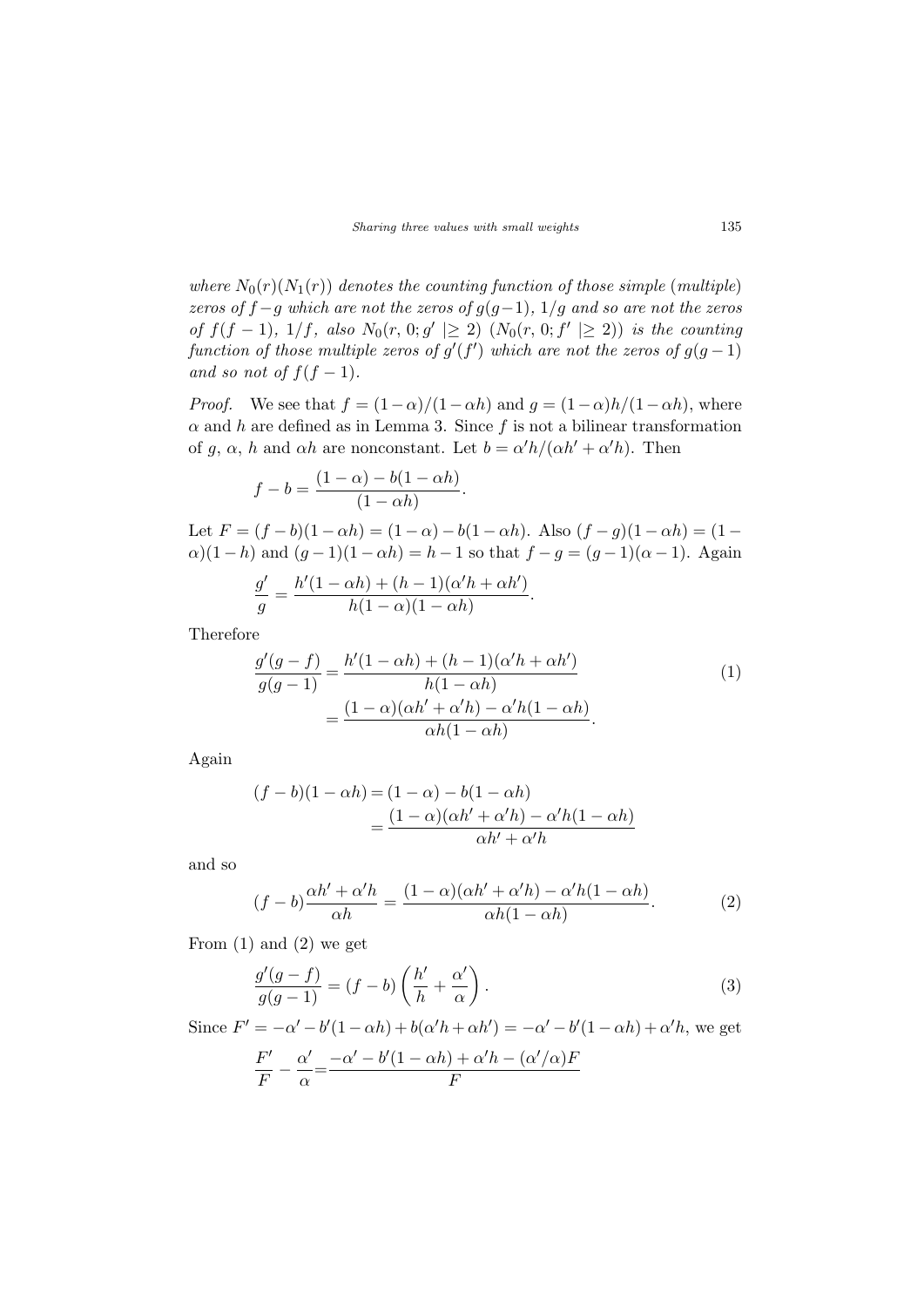$$
=\frac{(1 - \alpha h)(-\alpha' - b'\alpha + b\alpha')}{\alpha(f - b)(1 - \alpha h)}
$$

$$
=\frac{1}{f - b}\left[\frac{\alpha'}{\alpha}(b - 1) - b'\right]
$$

and so

$$
\frac{1}{f-b} = \frac{F'/F - \alpha'/\alpha}{(\alpha'/\alpha)(b-1) - b'}.
$$
\n(4)

Since  $T(r, \alpha) \leq T(r, f) + T(r, g) + O(1)$  and  $T(r, h) \leq T(r, f) +$  $T(r, g) + O(1)$ , in view of Lemmas 1 and 4 we obtain

$$
T(r, \frac{\alpha'}{\alpha}) = m(r, \frac{\alpha'}{\alpha}) + N(r, \frac{\alpha'}{\alpha})
$$
  
 
$$
\leq \overline{N}(r, 0; \alpha) + \overline{N}(r, \infty; \alpha) + S(r, \alpha) = S(r)
$$

and

$$
T(r, \frac{h'}{h}) = m(r, \frac{h'}{h}) + N(r, \frac{h'}{h})
$$
  
 
$$
\leq \overline{N}(r, 0; h) + \overline{N}(r, \infty; h) + S(r, h) = S(r).
$$

Since  $1/b = 1 + \alpha h'/\alpha' h$ , we get

$$
T(r, b) = T\left(r, \frac{1}{b}\right) + O(1) \le T\left(r, \frac{\alpha}{\alpha'}\right) + T\left(r, \frac{h'}{h}\right) + O(1)
$$

$$
= T\left(r, \frac{\alpha'}{\alpha}\right) + S(r) = S(r).
$$

From (4) we now obtain

$$
m(r, \frac{1}{f-b}) \le m(r, \frac{F'}{F}) + S(r) = S(r, f) + S(r) = S(r). \tag{5}
$$

Since  $F'/F$  and  $\alpha'/\alpha$  have no multiple pole and  $T(r, b') \leq 2T(r, b) + S(r, b)$ , it follows from the above and (4) that

$$
N(r, 0; f - b \mid \ge 2) \le 2N(r, 0; \frac{\alpha'}{\alpha}(b - 1) - b') + S(r)
$$
  
\n
$$
\le 2T(r, \frac{\alpha'}{\alpha}(b - 1) - b') + S(r)
$$
  
\n
$$
\le 2T(r, \frac{\alpha'}{\alpha}) + 2T(r, b - 1) + 2T(r, b') + S(r)
$$
  
\n
$$
\le 2T(r, \frac{\alpha'}{\alpha}) + 6T(r, b) + S(r) = S(r).
$$
 (6)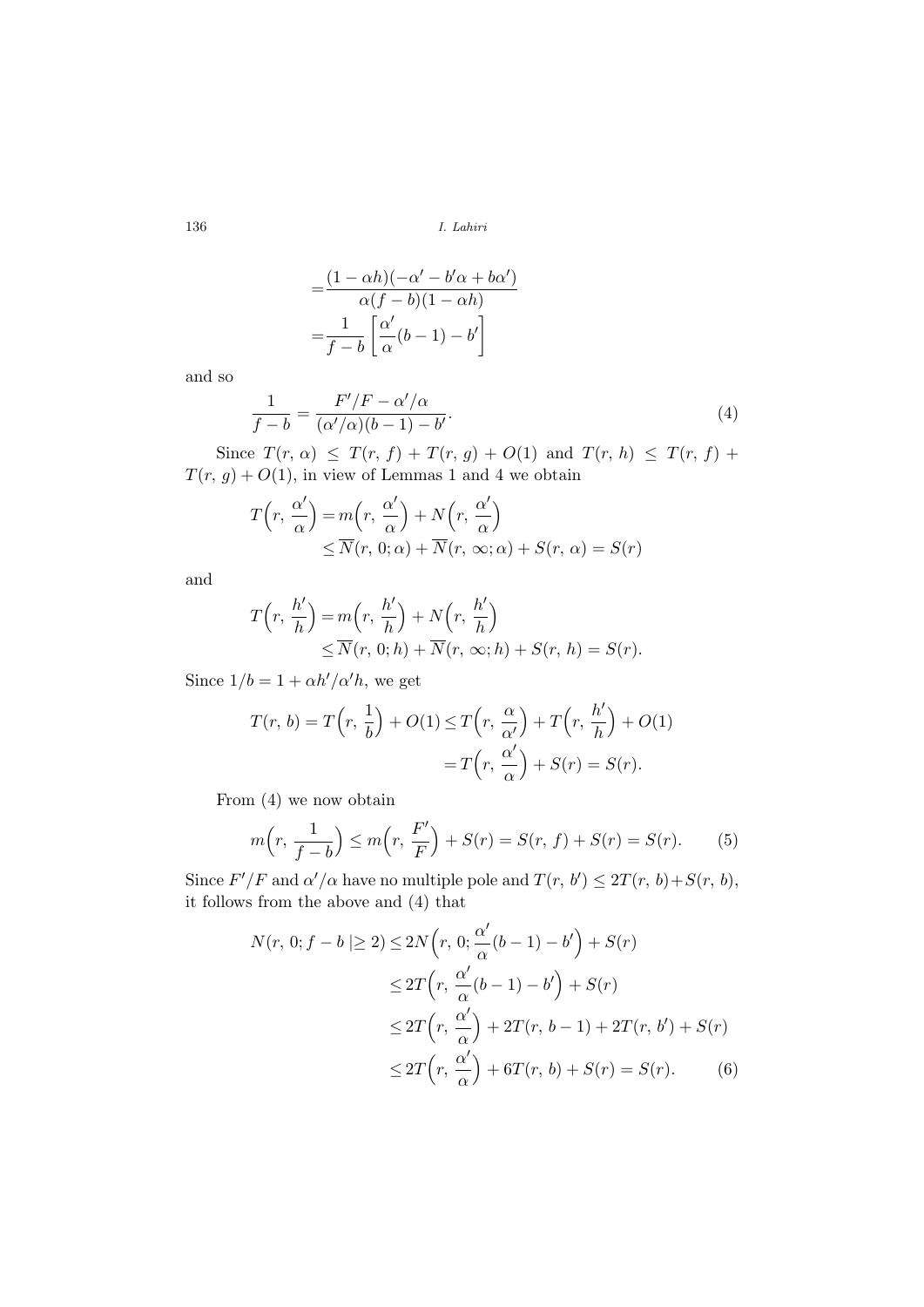Since f, g share  $(0, 1)$ ,  $(1, m)$ ,  $(\infty, k)$  and  $b = f - (f - b)$ , we see that if  $z_0$  is a zero, pole or 1-point of g which is also a simple zero of  $f - b$ , then  $z_0$  is a zero, pole or 1-point of b and so the counting function of such simple zeros of  $f - b$  is  $S(r)$ . So we get from (3) and (6)

$$
N(r, 0; f - b) = N(r, 0; f - b \le 1) + N(r, 0; f - b \ge 2)
$$
  
=  $N(r, 0; f - b \le 1) + S(r)$   
=  $N(r, 0; g' \le 1) + N_0(r) + S(r).$  (7)

From (5) and (7) we obtain

$$
T(r, f) = T(r, f - b) + S(r)
$$
  
=  $m(r, \frac{1}{f - b}) + N(r, \frac{1}{f - b}) + S(r)$   
=  $N(r, 0; g' | \le 1) + N_0(r) + S(r),$  (8)

which is (iii).

Similarly we get

$$
T(r, g) = N(r, 0; f' | \le 1) + N_0(r) + S(r),
$$
\n(9)

which is (iv).

Again from (3) and (6) we obtain  $N_1(r) \le N(r, 0; f - b \ge 2) + S(r) =$  $S(r)$  and  $N_0(r, 0; g' \geq 2) \leq N(r, 0; f - b \geq 2) + S(r) = S(r)$ , which are respectively (v) and (vi). Similarly we can prove (vii).

Since  $\overline{N}(r, 0; g' | \ge 2) \le N_0(r, 0; g' | \ge 2) + \overline{N}(r, 0; g | \ge 2) + \overline{N}(r, 1; g | \ge 2)$ and  $\overline{N}(r, 0; f' | \ge 2) \le N_0(r, 0; f' | \ge 2) + \overline{N}(r, 0; f | \ge 2) + \overline{N}(r, 1; f | \ge 2),$ (viii) and (ix) follow from (vi), (vii) and Lemma 2.

By the second fundamental theorem, Lemma 2 and (8) we get

$$
T(r, f) + T(r, g)
$$
  
\n
$$
\leq T(r, f) + N(r, 0; g \leq 1) + N(r, 1; g \leq 1)
$$
  
\n
$$
+ N(r, \infty; g \leq 1) - \overline{N}_0(r, 0; g') + S(r)
$$
  
\n
$$
= N(r, 0; g \leq 1) + N(r, 1; g \leq 1) + N(r, \infty; g \leq 1)
$$
  
\n
$$
+ N(r, 0; g' \leq 1) + N_0(r) - \overline{N}_0(r, 0; g') + S(r), \qquad (10)
$$

where  $\overline{N}_0(r, 0; g')$  denotes the reduced counting function of those zeros of g' which are not the zeros of  $g(g-1)$ .

By Lemma 2 we see that

$$
N(r, 0; g' | \le 1) = N_0(r, 0; g' | \le 1) + S(r), \tag{11}
$$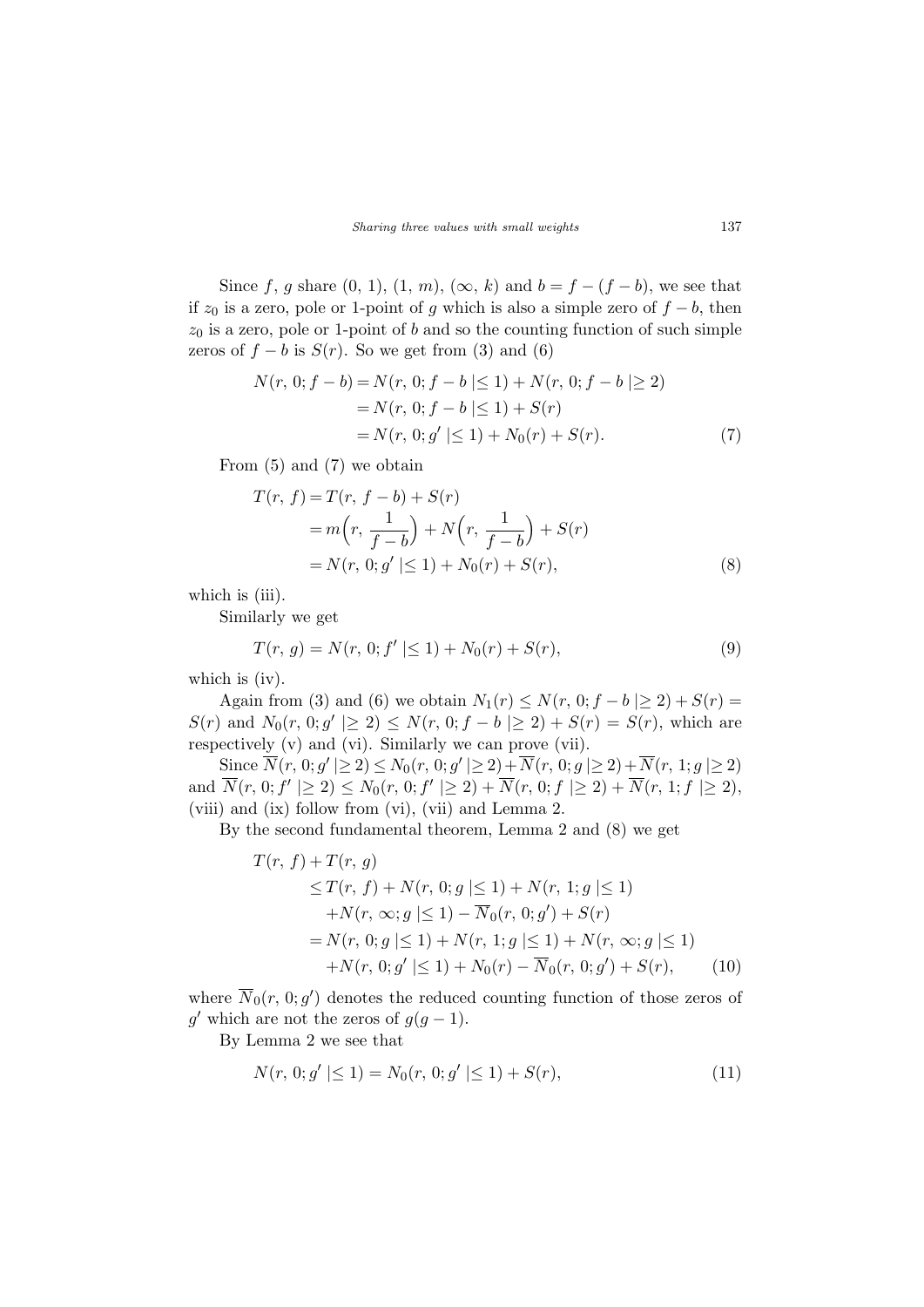where  $N_0(r, 0; g' \leq 1)$  is the counting function of those simple zeros of  $g'$ which are not the zeros of  $g(g-1)$ .

Similarly

$$
N(r, 0; f' | \le 1) = N_0(r, 0; f' | \le 1) + S(r).
$$
\n(12)

From  $(10)$  and  $(11)$  we get

$$
T(r, f) + T(r, g)
$$
  
\n
$$
\leq N(r, 0; g \leq 1) + N(r, 1; g \leq 1) + N(r, \infty; g \leq 1)
$$
  
\n
$$
+ N_0(r, 0; g' \leq 1) + N_0(r) - \overline{N}_0(r, 0; g') + S(r)
$$
  
\n
$$
\leq N(r, 0; g \leq 1) + N(r, 1; g \leq 1) + N(r, \infty; g \leq 1)
$$
  
\n
$$
+ N_0(r) + S(r)
$$
  
\n
$$
\leq N(r, 0; f - g) + N(r, \infty; g \leq 1) + S(r)
$$
  
\n
$$
\leq T(r, f - g) + N(r, \infty; g \leq 1) + S(r)
$$
  
\n
$$
\leq m(r, f) + m(r, g)
$$
  
\n
$$
+ N(r, f - g) + N(r, \infty; g \leq 1) + S(r)
$$
  
\n
$$
\leq m(r, f) + m(f, g) + N(r, f)
$$
  
\n
$$
+ N(r, \infty; g > f) + N(r, \infty; g \leq 1) + S(r)
$$
  
\n
$$
\leq m(r, f) + N(r, f) + m(r, g) + N(r, g) + S(r)
$$
  
\n
$$
\leq T(r, f) + T(r, g) + S(r),
$$

from which (i) follows.

Now (ii) follows from (i) because  $N(r, a; f \leq 1) = N(r, a; g \leq 1)$  for  $a = 0, 1, \infty$ . This proves the lemma.

**Lemma 7** ([6]) Let f, g share  $(0, 1)$ ,  $(1, m)$ ,  $(\infty, k)$  and  $f \not\equiv g$ , where  $(m-1)(mk-1) > (1+m)^2$ . Then for any complex number  $a \neq 0, 1, \infty$ ,  $\overline{N}(r, a; f \geq 3) = S(r)$  and  $\overline{N}(r, a; g \geq 3) = S(r)$ .

## 3. Proof of the main result

*Proof of* Theorem 1. If possible, let  $f$  be not a bilinear transformation of g. Then by Lemma 6(vii), Lemma 2, Lemma 7 and the second fundamental theorem we get

$$
2T(r, f) \le N(r, 0; f \le 1) + N(r, 1; f \le 1) + N(r, \infty; f \le 1)
$$
  
 
$$
+ \overline{N}(r, a; f \le 2) - N_1(r, 0; f' \le 1) + S(r),
$$
 (13)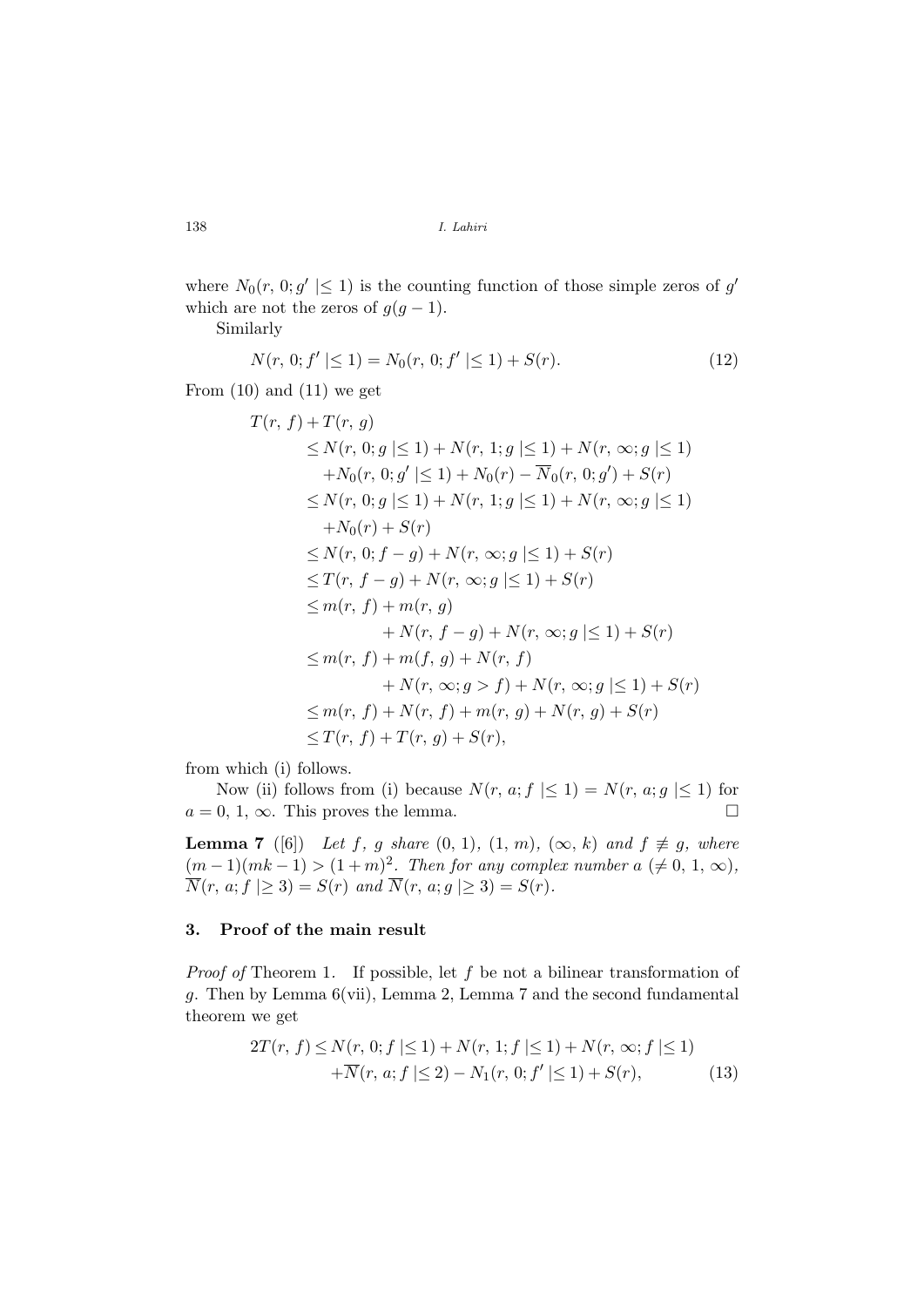where  $N_1(r, 0; f' \leq 1)$  is the counting function of those simple zeros of  $f'$ which are not the zeros of  $f(f-1)(f-a)$ .

Since a double a-point of f is a simple zero of  $f'$ , it follows that

$$
\overline{N}(r, a; f \mid \leq 2) - N_1(r, 0; f' \mid \leq 1) = N(r, a; f \mid \leq 2) - N_0(r, 0; f' \mid \leq 1).
$$

So from  $(13)$  we get by  $(12)$  and Lemma 6  $(ii)$  and  $(iv)$ 

$$
2T(r, f) \le T(r, f) + T(r, g) - N_0(r)
$$
  
+ $N(r, a; f | \le 2) - N_0(r, 0; f' | \le 1) + S(r)$   
=  $T(r, f) + N(r, a; f | \le 2) + S(r, f)$   
 $\le 2T(r, f) + S(r, f),$ 

which is a contradiction.

Hence  $f$  is a bilinear transformation of  $q$ . So any one of the possibilities of (ii)-(vii) of Lemma 5 will occur. We now examine each of these possibilities one by one.

Let  $f + g \equiv 1$  Since f, g share  $(0, 1)$ ,  $(1, m)$ , it follows that 0 and 1 are Picard exceptional values (evP) of  $f$  and so by the second fundamental theorem and Lemma 7 we get

$$
T(r, f) \le \overline{N}(r, a; f \le 2) + S(r, f)
$$
  
\n
$$
\le N(r, a; f \le 2) + S(r, f)
$$
  
\n
$$
\le T(r, f) + S(r, f),
$$

a contradiction.

Let  $(f-1)(g-1) \equiv 1$ . Since f, g share  $(1, m)$ ,  $(\infty, k)$ , it follows that 1 and  $\infty$  are evP of f and so as above we get  $N(r, a; f \leq 2) = T(r, f) +$  $S(r, f)$ , a contradiction.

If  $fg \equiv 1$ . Since f, g share  $(0, 1)$ ,  $(\infty, k)$ , it follows that 0 and  $\infty$  are evP of f and so  $N(r, a; f \leq 2) = T(r, f) + S(r, f)$ , a contradiction.

Let  $f \equiv Ag + 1 - A$ , where  $A \neq 0, 1$  is a constant. Since f, g share  $(0, 1)$ , it follows that  $0, 1 - A$  are evP of f and so by the second fundamental theorem and Lemma 2 we get  $T(r, f) \leq N(r, \infty; f \leq 1)$  +  $S(r, f) \leq T(r, f) + S(r, f)$ , a contradiction.

Let  $f \equiv Ag$ , where  $A \neq 0, 1$  is a constant. Since f, g share  $(1, m)$ , it follows that 1, A are evP of f and so  $N(r, \infty; f \leq 1) = T(r, f) + S(r, f)$ ,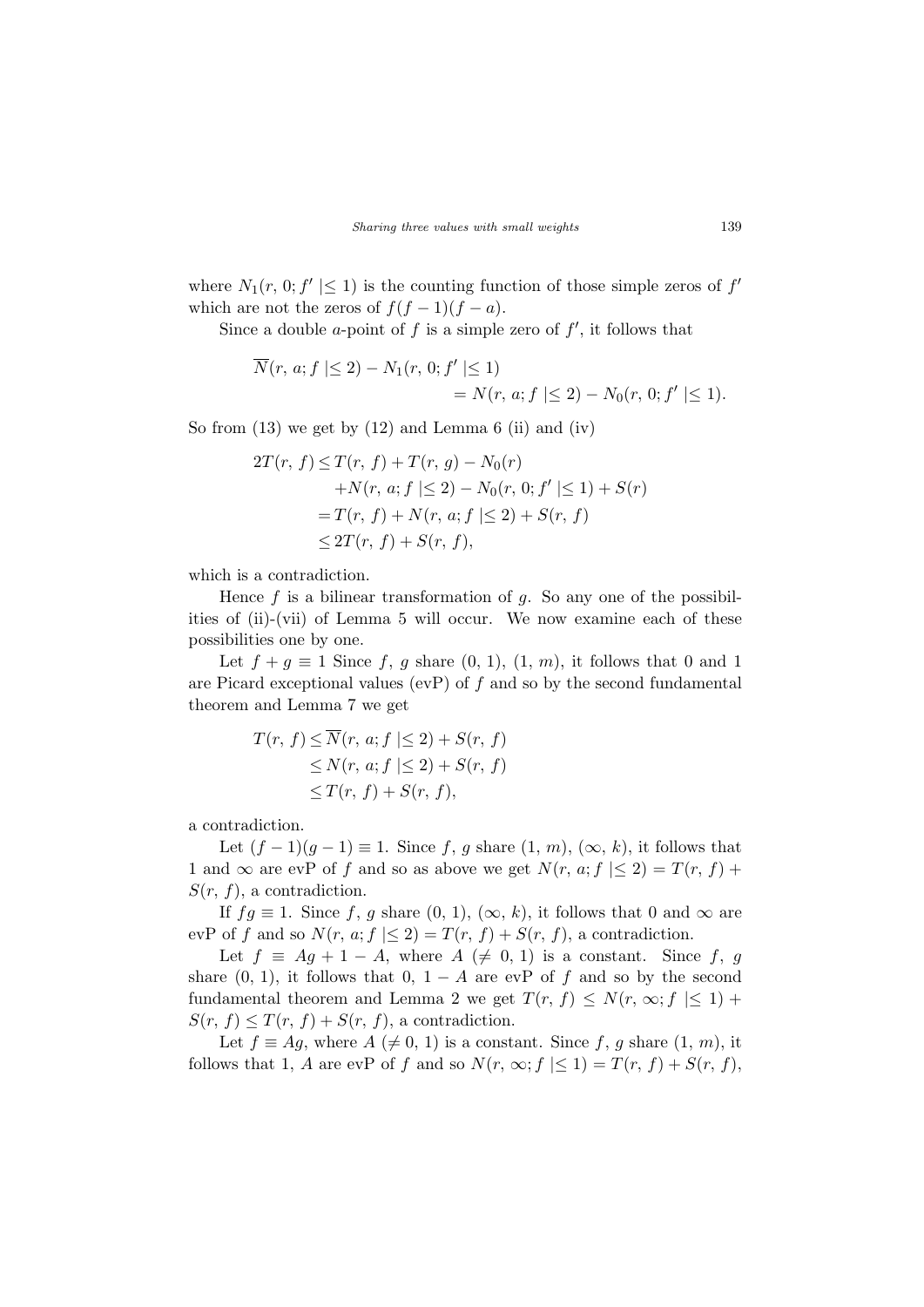a contradiction.

Let  $f(g+A-1) \equiv Ag$ , where  $A \neq 0, 1$  is a constant. Since f, g share  $(\infty, k)$ , it follows that  $\infty$  is an evP of f and so of g.

If  $A \neq a$ , by the second fundamental theorem and Lemma 7 we get

$$
T(r, f) \le \overline{N}(r, a; f \le 2) + \overline{N}(r, a; f) + S(r, f)
$$
  
\n
$$
\le N(r, a; f \le 2) + \overline{N}(r, \infty; g) + S(r, f)
$$
  
\n
$$
= N(r, a; f \le 2) + S(r, f)
$$
  
\n
$$
\le T(r, f) + S(r, f),
$$

a contradiction.

Therefore  $A = a$  and so  $(f - a)(g + a - 1) \equiv a(1 - a)$ . This proves the theorem.  $\Box$ 

**Remark 1** If in Theorem 1 we remove the condition  $N(r, \infty; f \leq 1) \neq 0$  $T(r, f) + S(r, f)$ , in a like manner we can prove that one of the following possibilities occurs, which improves Theorem 4 [12]:

- ( i )  $(f a)(g + a 1) \equiv a(1 a)$ . This occurs only when  $\infty$  is an evP of f. In this case a,  $1 - a$  are evP of f and g respectively and  $\infty$  is an evP of  $g$ .
- (ii)  $f + (a 1)g \equiv a$ . This occurs only when 0 is an evP of f. In this case a is an evP of f and 0,  $a/(a-1)$  are evP of g.
- (iii)  $f \equiv aq$ . This occurs only when 1 is an evP of f. In this case a is an evP of f and 1,  $1/a$  are evP of g.

### 4. Applications

In this section we discuss two applications of Theorem 1.

**Definition 5** ([3]) For  $S \subset \mathbb{C} \cup \{\infty\}$  we define  $E_f(S, k)$  as  $E_f(S, k)$  $\bigcup_{a\in S}E_k(a;f)$ , where k is a nonnegative integer or infinity.

H.X. Yi [12] proved the following result.

**Theorem H** ([12]) Let  $S_1 = \{a_1, a_2\}$  and  $S_2 = \{b_1, b_2\}$  be two pairs of distinct elements with  $a_1 + a_2 = b_1 + b_2$  but  $a_1a_2 \neq b_1b_2$  and let  $S_3 = {\infty}$ . If  $E_f(S_i, \infty) = E_g(S_i, \infty)$  for  $i = 1, 2, 3$  and  $\delta(c/2; f) > 0$  for  $c = a_1 + a_2$ then one of the following holds: (i)  $f \equiv g$ , (ii)  $f + g \equiv a_1 + a_2$ , (iii)  $(f$  $c/2$ ) $(g - c/2) \equiv \pm (a_1 - a_2)^2/4$ , which occurs only for  $(a_1 - a_2)^2 + (b_1 - b_2)^2$  $(b_2)^2 = 0.$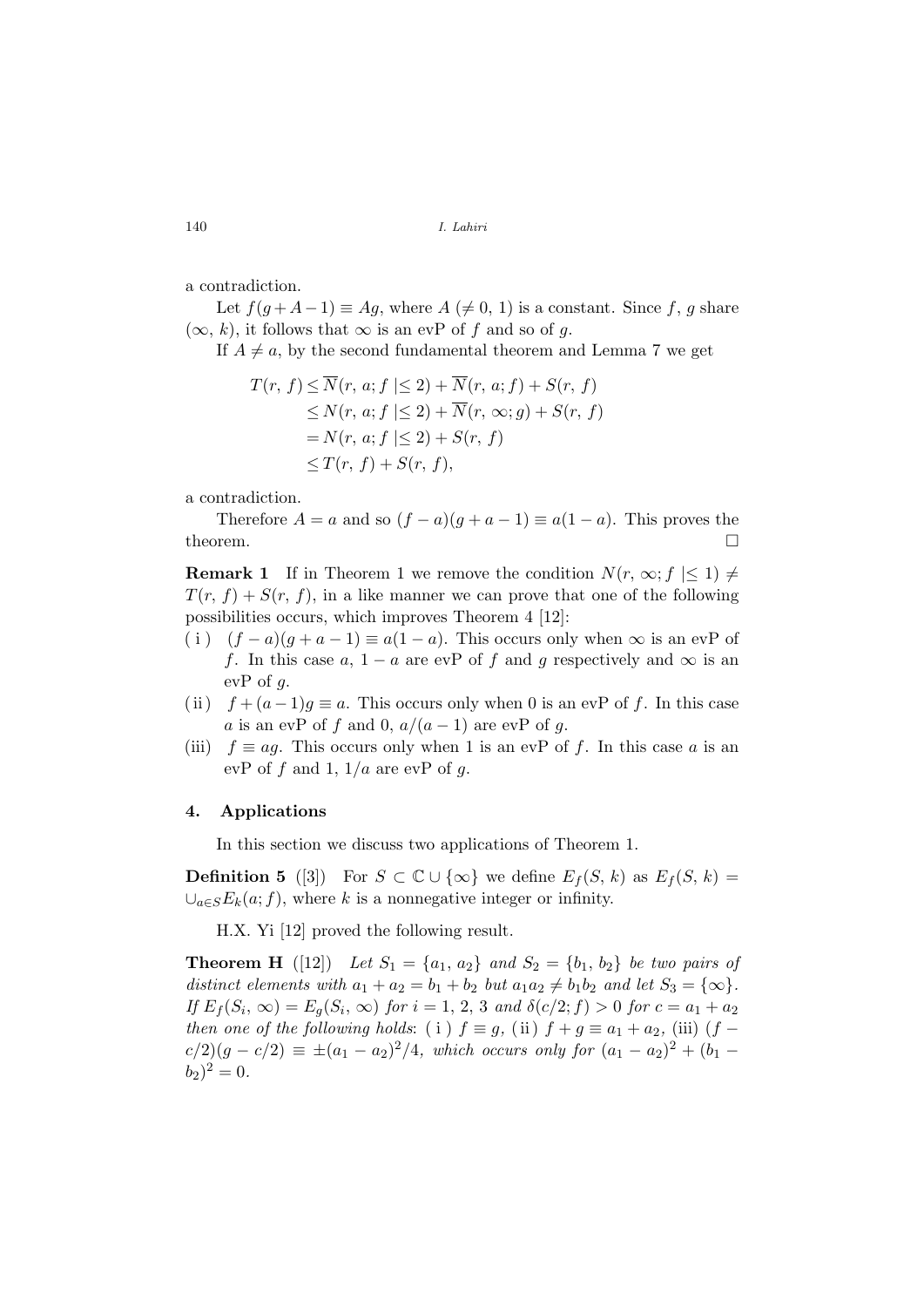H.X. Yi [12] considered the following example to establish the necessity of the condition  $\delta(c/2; f) > 0$  for Theorem H.

Example 6 ([12]) Let  $f = 1 - 4e^z$ ,  $g = 1 - e^{-z}$ ,  $a_1 = -1$ ,  $a_2 = 1$ ,  $b_1 =$  $-i\sqrt{3}, b_2 = i\sqrt{3}, S_1 = \{a_1, a_2\}, S_2 = \{b_1, b_2\}$  and  $S_3 = \{\infty\}.$  Then clearly  $(f - a_1)(f - a_2) = -8e^{2z}(g - a_1)(g - a_2)$  and  $(f - b_1)(f - b_2) = 4e^{z}(g - a_1)(g - a_2)$  $(b_1)(g-b_2)$  so that  $E_f(S_i, \infty) = E_g(S_i, \infty)$  for  $i = 1, 2, 3$ . Also we see that  $c = a_1 + a_2 = 0$ ,  $\delta(c/2; f) = 0$  and  $f \neq g$ ,  $f + g \neq a_1 + a_2$ ,  $(f - c/2)(g$  $c/2 \neq \pm (a_1 - a_2)^2/4.$ 

In the following theorem we improve Theorem H and show that the condition  $\delta(c/2; f) > 0$  can further be relaxed.

**Theorem 2** Let  $S_1 = \{a_1, a_2\}$  and  $S_2 = \{b_1, b_2\}$  be two pairs of distinct elements with  $a_1 + a_2 = b_1 + b_2$  but  $a_1a_2 \neq b_1b_2$  and let  $S_3 = {\infty}$ . Suppose that  $E_f(S_1, 1) = E_g(S_1, 1), E_f(S_2, m) = E_g(S_2, m), E_f(S_3, k) =$  $E_g(S_3, k)$  and  $\delta_{1}(c/2; f) > 0$ , where  $(m-1)(mk-1) > (1+m)^2$  and  $c =$  $a_1 + a_2$ . Then the conclusion of Theorem H holds.

*Proof.* Let  $A = (b_1 - b_2)^2/4 - (a_1 - a_2)^2/4$  and

$$
F = \frac{1}{A} \left[ \left( f - \frac{c}{2} \right)^2 - \frac{(a_1 - a_2)^2}{4} \right], \ G = \frac{1}{A} \left[ \left( g - \frac{c}{2} \right)^2 - \frac{(a_1 - a_2)^2}{4} \right].
$$

If  $F \equiv G$  then clearly either  $f \equiv g$  or  $f + g \equiv a_1 + a_2$ . So we suppose that  $F \not\equiv G$ . Also let  $(a_1 - a_2)^2 + (b_1 - b_2)^2 = 0$  and  $a = 1/2$ . Then we see that  $A(F - a) = (f - c/2)^2$  and so  $N(r, \infty; F \leq 1) \equiv 0$  and  $N(r, a; F \leq 1)$  $2) = 2N(r, c/2; f \leq 1) \neq 2T(r, f) + S(r, f) = T(r, F) + S(r, F)$ . Since F, G share  $(0, 1)$ ,  $(1, m)$ ,  $(\infty, k)$ , by Theorem 1 we get  $(F - a)(G + a -$ 1)  $\equiv a(1-a)$  and so  $(f - c/2)(g - c/2) \equiv \pm (a_1 - a_2)^2/4$ . This proves the theorem.  $\Box$ 

**Remark 2** Example 6 shows that the condition  $\delta_1(c/2; f) > 0$  is essential.

In [5] following result is proved.

**Theorem I** ([5]) Let a and  $b \neq 0, 1$ ) be two finite complex numbers and  $S_1 = \{a + \alpha : \alpha^n + b = 0\}, S_2 = \{a + \beta : \beta^n + b = 1\}, S_3 = \{\infty\}$  where  $n \geq$ 3) be a positive integer. If  $E_f(S_1, 1) = E_g(S_1, 1), E_f(S_2, \infty) = E_g(S_2, \infty),$  $E_f(S_3, \infty) = E_q(S_3, \infty)$  then one of the following holds: (i)  $f - a \equiv t(g - b)$ a), where  $t^n = 1$  and (ii)  $(f - a)(g - a) \equiv s$ , where  $4s^n = 1$ .